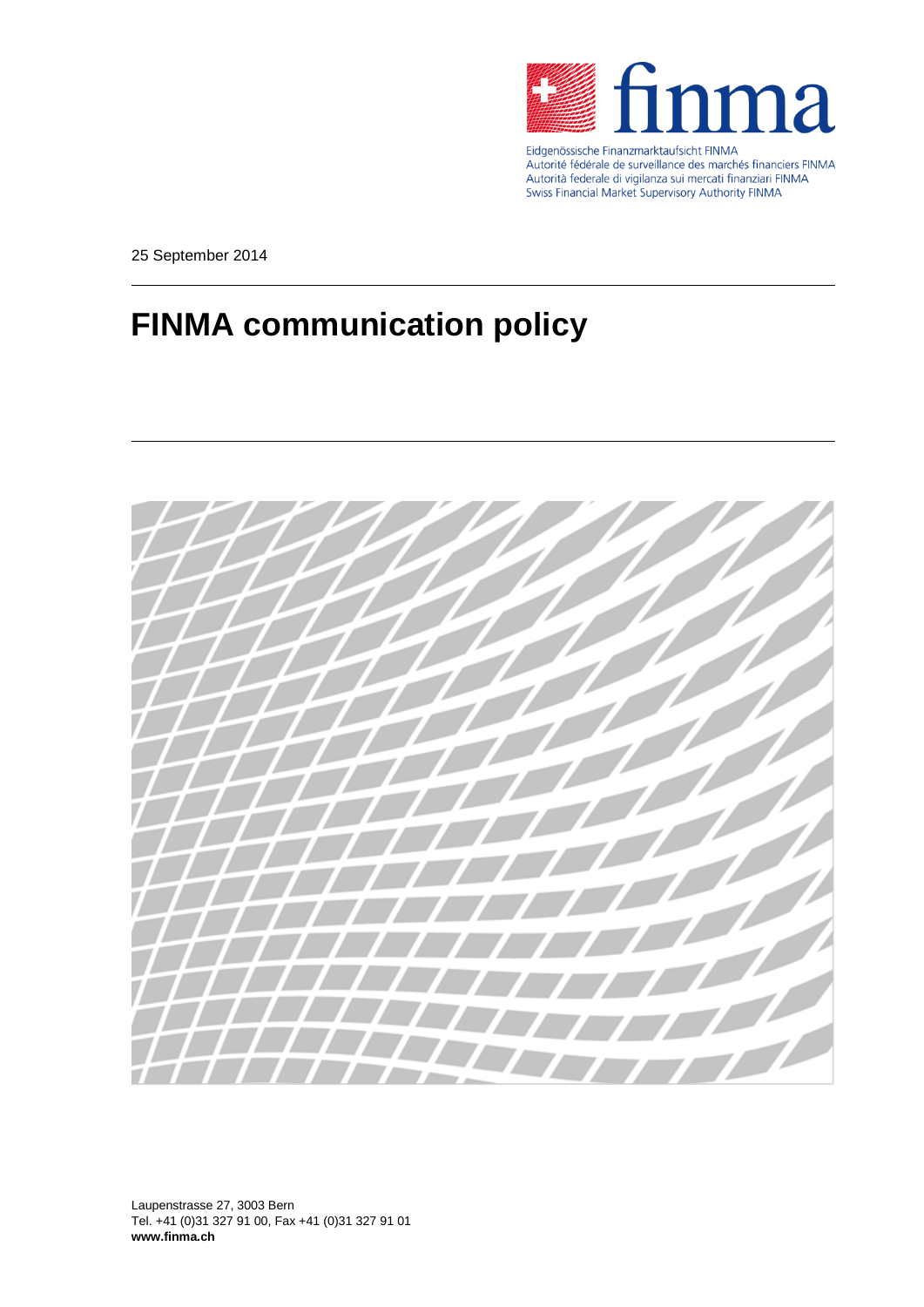

# **Contents**

| 1              |     |       |                                                               |  |  |  |
|----------------|-----|-------|---------------------------------------------------------------|--|--|--|
| $\overline{2}$ |     |       |                                                               |  |  |  |
| 3              |     |       |                                                               |  |  |  |
|                | 3.1 |       | Communication on general supervisory and regulatory matters 4 |  |  |  |
|                |     | 3.1.1 |                                                               |  |  |  |
|                |     |       |                                                               |  |  |  |
|                |     | 3.1.2 |                                                               |  |  |  |
|                |     |       |                                                               |  |  |  |
|                |     | 3.1.3 |                                                               |  |  |  |
|                |     |       |                                                               |  |  |  |
|                | 3.2 |       |                                                               |  |  |  |
|                |     | 3.2.1 |                                                               |  |  |  |
|                |     | 3.2.2 |                                                               |  |  |  |
|                |     |       | Vehicles for communication on companies and individuals  11   |  |  |  |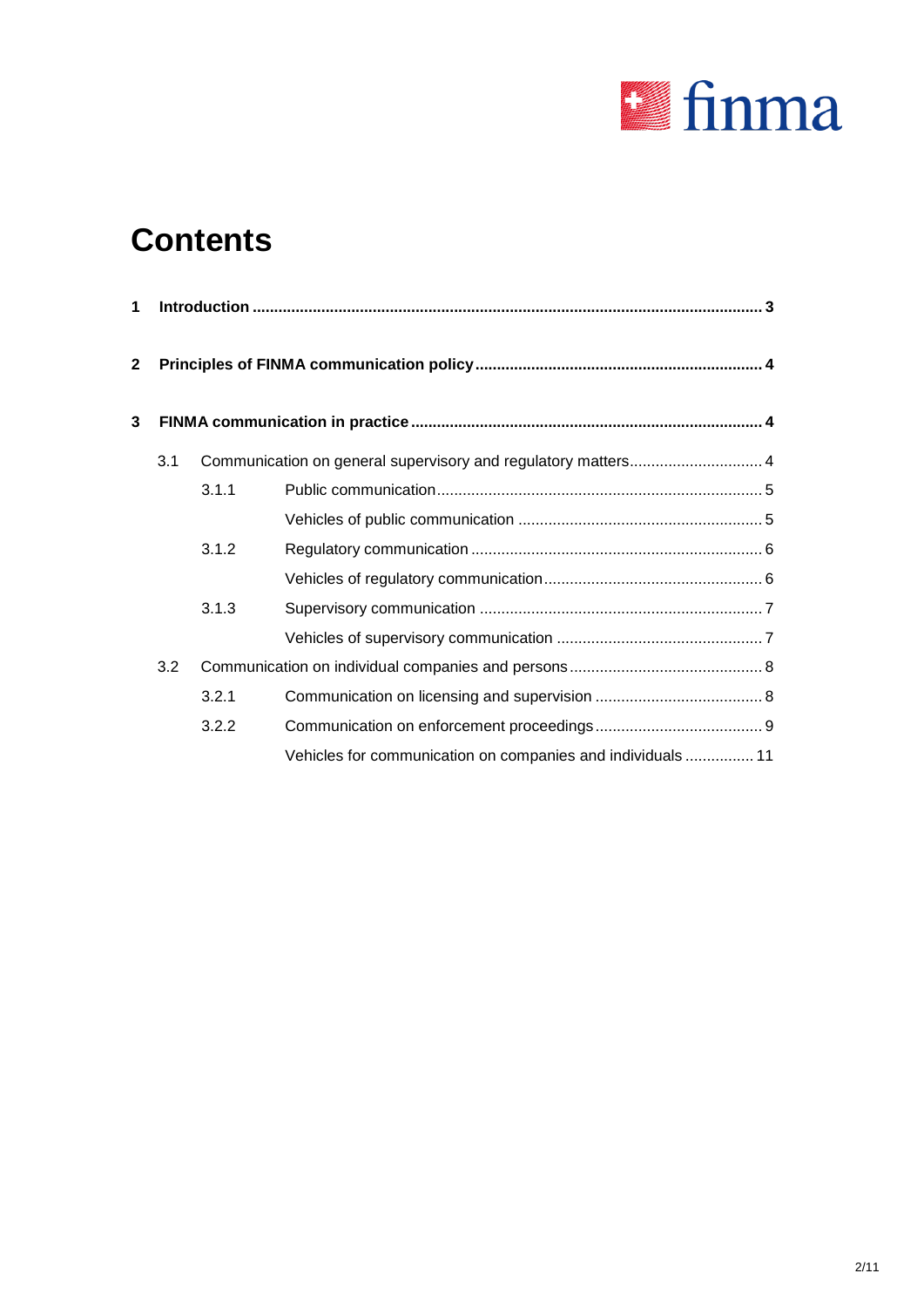

## **1 Introduction**

As a supervisory authority, FINMA serves the interests of the Swiss financial centre, investors, creditors and policyholders. Its supervisory activity aims to ensure the smooth functioning of the financial markets and to protect clients as a group. Issuing licences, overseeing the activities of licensed institutions, enforcing supervisory law where necessary and acting as a regulator at a subordinate level are all part of FINMA's remit. To carry out this role, it pursues a risk-based approach that ensures continuity and predictability.

The Financial Market Supervision Act (FINMASA) sets out the parameters for FINMA communication activities. It requires the supervisory authority to report on its activity and practice at least once a year, limit communication on individual proceedings to exceptional cases, and respect the personal rights of those it supervises. Under the terms of the dispatch on FINMASA, FINMA communication with the public and those subject to its supervision needs to be "restrained, yet constant and credible".

FINMA communication must meet exacting standards and address differing expectations on the part of the public. On the one hand, public interest is shown in information about individual financial market participants, while on the other hand personal rights, as well as legitimate private interest in safeguarding business and professional secrecy, need to be protected.

Although the legislation sets out limits to the information requirements FINMA must respect, it also grants the authority a degree of discretion with regard to its communication. This communication policy explains how FINMA interprets that discretion and establishes a framework for its information strategy. Moreover, this policy sets out the principles of FINMA communication (Section 2) and the options and limits available to it (Section 3).

The communication policy was approved by FINMA's Executive Board on 5 September 2014 and by its Board of Directors on 25 September 2014. In order to maintain its freedom to act and make decisions, FINMA reserves the right to deviate from this policy in exceptional cases, thus exercising the discretion granted to it by law.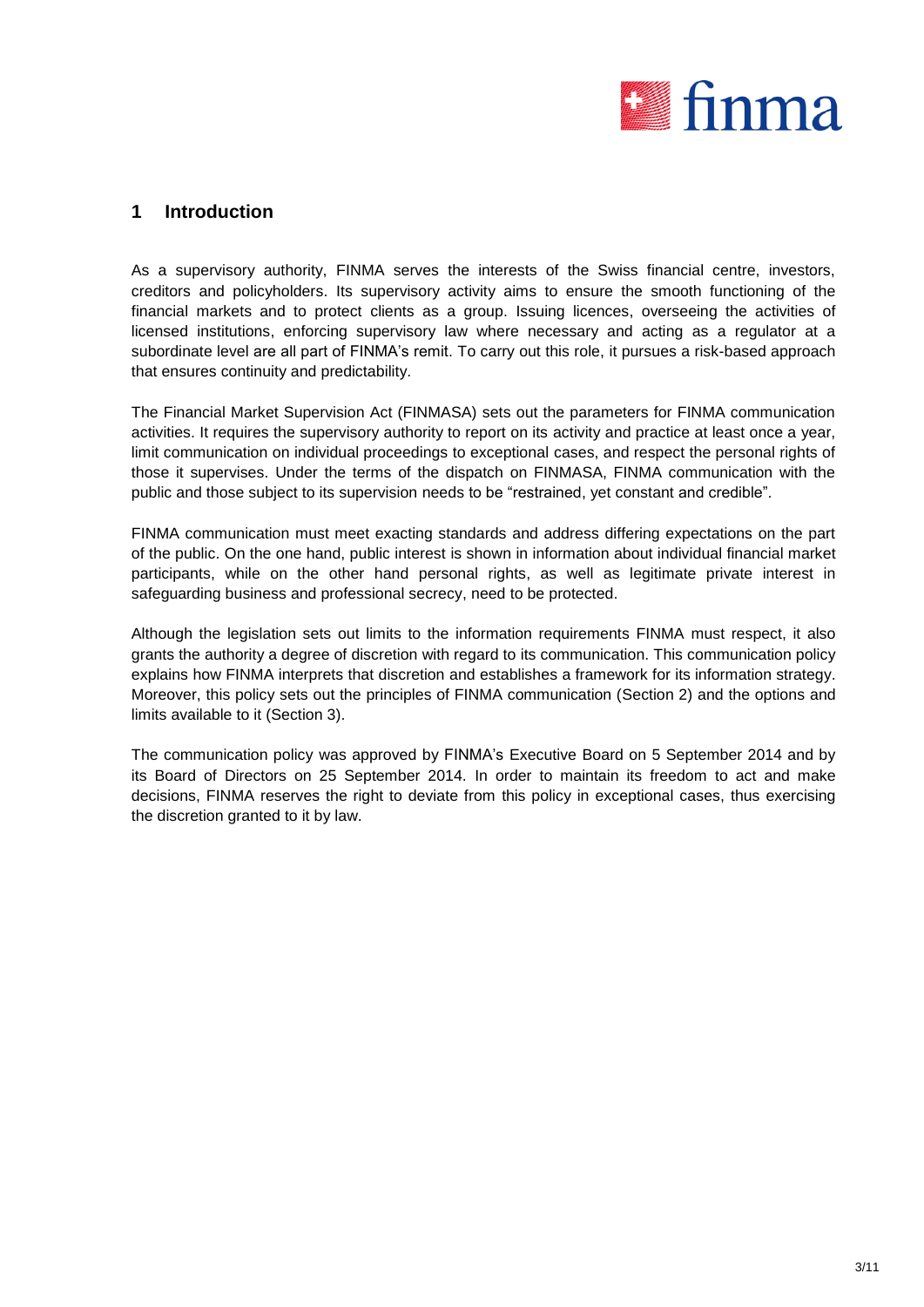

# **2 Principles of FINMA communication policy**

FINMA communication serves as a tool to enhance its core task of supervising the financial market. In so doing, it pursues the following five goals:

- **1.** FINMA creates legal certainty, while making its own interpretation of the law accessible to all parties concerned simultaneously;
- **2.** FINMA aims to enhance the preventive effect of its supervision;
- **3.** FINMA makes a contribution to the national and international reputation of the financial centre;
- **4.** FINMA explains its regulatory actions, making them transparent for the public;
- **5.** FINMA provides information about unlicensed financial intermediaries.

Through their regular public presence, the Chair of the Board of Directors and the CEO represent FINMA's interests. Queries from individuals, parliamentarians and the media are dealt with by a central internal unit. The most important and comprehensive channel of communication is the FINMA website.

## **3 FINMA communication in practice**

In practice, FINMA distinguishes between two forms of communication: for general supervisory matters, for instance, FINMA communicates by providing aggregated and anonymised information, while on the other hand, it provides details on individual companies and persons only when there is sufficient public interest in doing so. The definition of what constitutes public interest is derived from the communication principles set out in Section 2 above and the protective goals of the FINMASA, under which FINMA is charged with safeguarding the interests of creditors, investors and policyholders, and ensuring the smooth functioning of the financial markets. FINMA's ultimate management and staff, as well as those acting on its behalf, are bound by official secrecy.

## 3.1 Communication on general supervisory and regulatory matters

FINMA communication on general supervisory and regulatory matters is detailed and constant. FINMA distinguishes between:

- *public communication*, which gives an account of FINMA's activities and provides up-to-date information to the public;
- *regulatory communication*, which creates transparency in the regulatory process and is described in FINMA's [Guidelines on Financial Market Regulation](http://www.finma.ch/d/regulierung/gesetze/Documents/leitlinien-finanzmarktregulierung-20130703-d.pdf) of 3 July 2013 (in German and French);
- and *supervisory communication*, in which FINMA provides supervised institutions with important information, risk assessments or explanations about supervisory matters.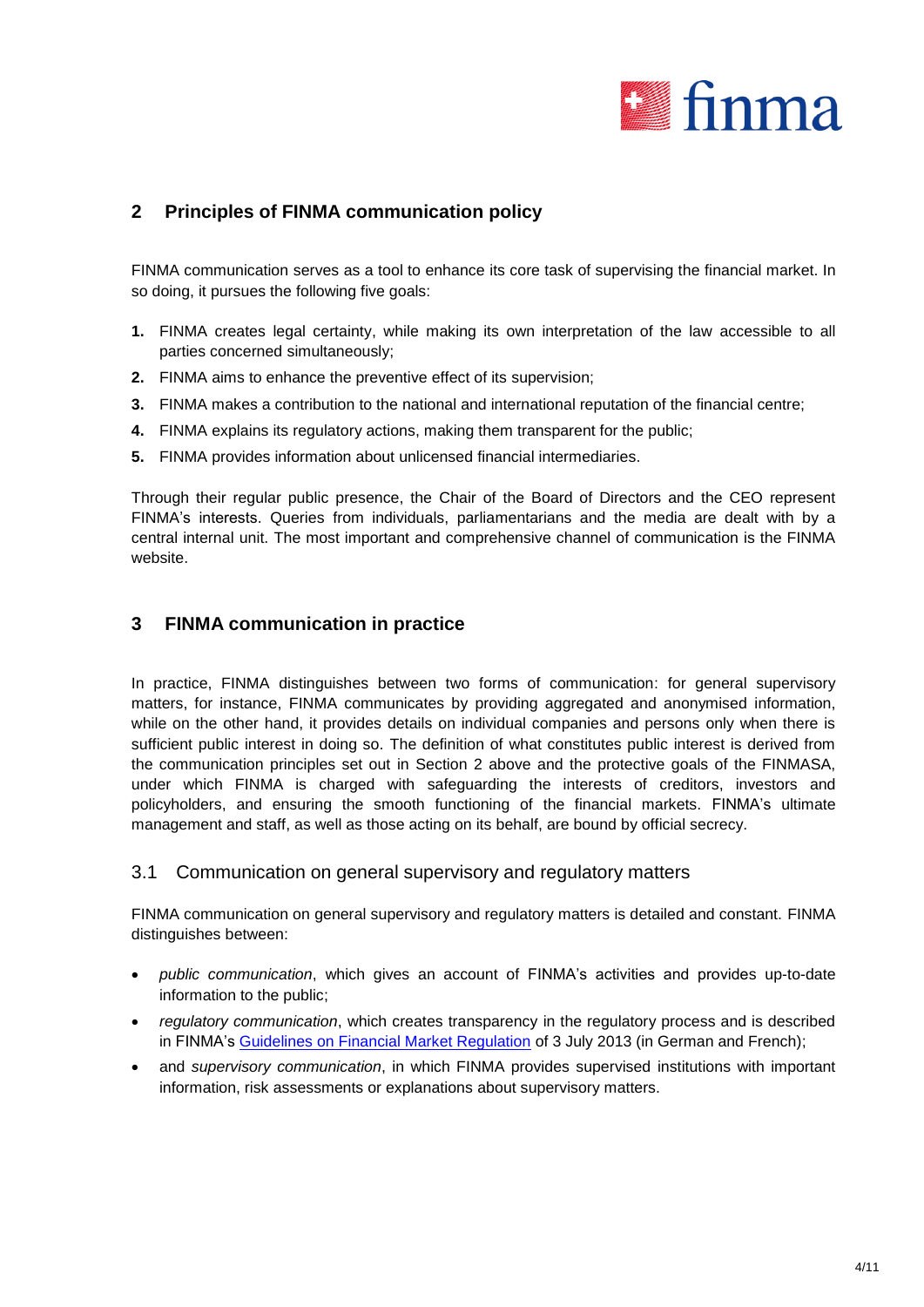

## **3.1.1 Public communication**

FINMA gives an account of its activities by publishing an annual report. It provides ongoing information on current financial market issues and its enforcement activities through a variety of publications (reports, speeches, etc.) and other communication vehicles known as "FINMA information channels" (press releases, media conferences, etc.).

FINMA provides broad and detailed information to the public. Two important publications are its strategic goals and annual reports. Valid for a period of four years, the strategic goals agreed by the Board of Directors set out the medium and long-term focus of the authority's activity, whereas the annual reports detail FINMA's principal areas of activity over the previous year and include its financial statements.

Further account of the authority and its work are given in other FINMA publications such as reports, speeches and specialist articles, as well as specific information channels for the media. These may, for example, address current supervisory matters or present FINMA's analysis of aggregated statistical data. Information about important organisational and key staff changes within FINMA is also released regularly.

| <b>Vehicle</b>                       | <b>Description</b>                                                                                                                                                        | <b>Frequency</b>            |
|--------------------------------------|---------------------------------------------------------------------------------------------------------------------------------------------------------------------------|-----------------------------|
| Strategic goals                      | Set out the overarching strategic goals for the authority's development. They<br>are drawn up by the Board of Directors and approved by the Federal<br>Council.           | Every four years            |
| Annual report                        | Provides an account of FINMA's activities as required by law (Art. 9 para. 1)<br>let. f FINMASA). It is generally published on the day of the annual media<br>conference. | Annually                    |
| <b>FINMA</b><br>publications         | FINMA reports: enforcement report, publication of financial reporting by life<br>insurers for the occupational pensions sector, insurance market report, etc.             | Annually or as<br>necessary |
|                                      | Speeches and specialist articles: expository comments by FINMA officials<br>regarding supervisory and financial market issues. They are not legally<br>binding.           | Several times a year        |
|                                      | Bulletins: compilation of important FINMA decisions (anonymised),<br>judgments made by the Federal Supreme Court and Federal Administrative<br>Court.                     | As a rule annually          |
|                                      | Discussion papers: FINMA "green papers" on various financial market<br>topics.                                                                                            | As necessary                |
|                                      | Factsheets: technical issues related to financial market supervision<br>explained concisely and clearly.                                                                  | Several times a year        |
| <b>FINMA</b> information<br>channels | Press releases, media conferences and other forms of information.                                                                                                         | Ongoing                     |

### **Vehicles of public communication**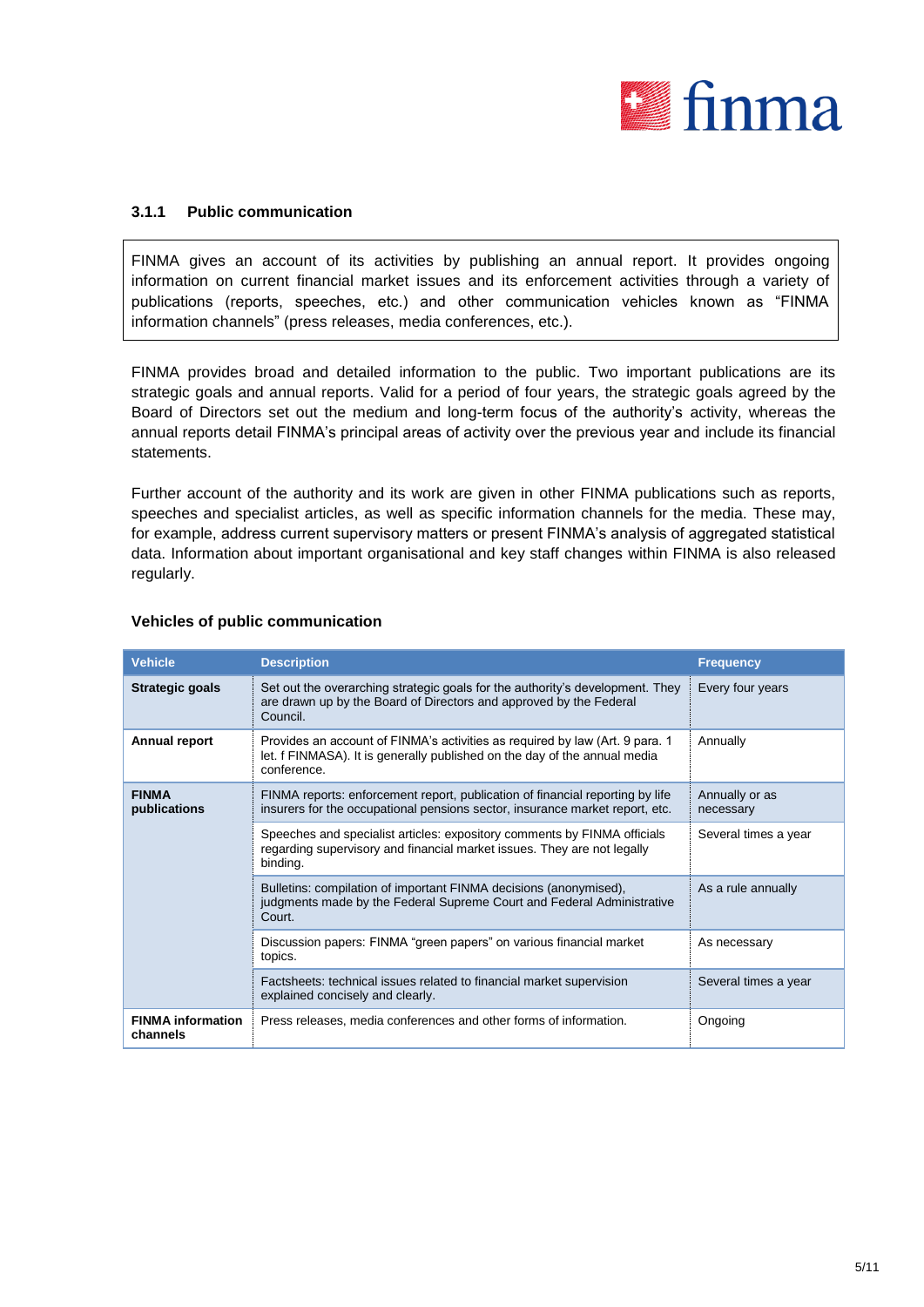

## **3.1.2 Regulatory communication**

Before issuing FINMA ordinances and FINMA circulars, the supervisory authority opens a consultation for the parties concerned and provides information on the results.

FINMA's main function is to act as a supervisory authority, implementing and ensuring compliance with regulations. It regulates only when it is necessary to meet its supervisory goals. FINMA issues its own ordinances, where this is explicitly prescribed in the legislation. It can also issue circulars to consolidate its supervisory practice or if on the part of supervised institutions, there is need for its codification.

When issuing or amending its own ordinances or circulars, FINMA communicates in detail, involving the parties concerned. The details of this process are set out in the Guidelines on Financial Market [Regulation.](https://www.finma.ch/de/~/media/finma/dokumente/dokumentencenter/myfinma/5finma/leitlinien-finanzmarktregulierung.pdf?la=de) FINMA publishes a frequently updated regulatory pending project list detailing the current status of major financial market regulatory projects in Switzerland. During consultations, FINMA sets out and publishes on its website its own position on regulatory projects at the level of laws and Federal Council ordinances.

| <b>Vehicle</b>                        | <b>Description</b>                                                                                                                                                                                                                                                    | <b>Frequency</b> |
|---------------------------------------|-----------------------------------------------------------------------------------------------------------------------------------------------------------------------------------------------------------------------------------------------------------------------|------------------|
| <b>FINMA</b><br>ordinances            | FINMA issues its own ordinances where financial market legislation empowers it to do<br>so. The parties concerned are provided with an explanatory report and have the<br>opportunity to submit their responses. The results are published in a consultation report.  | As necessary     |
| <b>FINMA circulars</b>                | FINMA codifies and standardises its supervisory practice in circulars. These do not have<br>the force of law and are not legally binding. The parties concerned are provided with an<br>explanatory report and their responses are published in consultation reports. | As necessary     |
| Regulatory<br>pending project<br>list | List of regulatory projects within financial market law at the level of Parliament, the<br>Federal Council and FINMA, indicating the status of the regulatory project.                                                                                                | Semi-annually    |

#### **Vehicles of regulatory communication**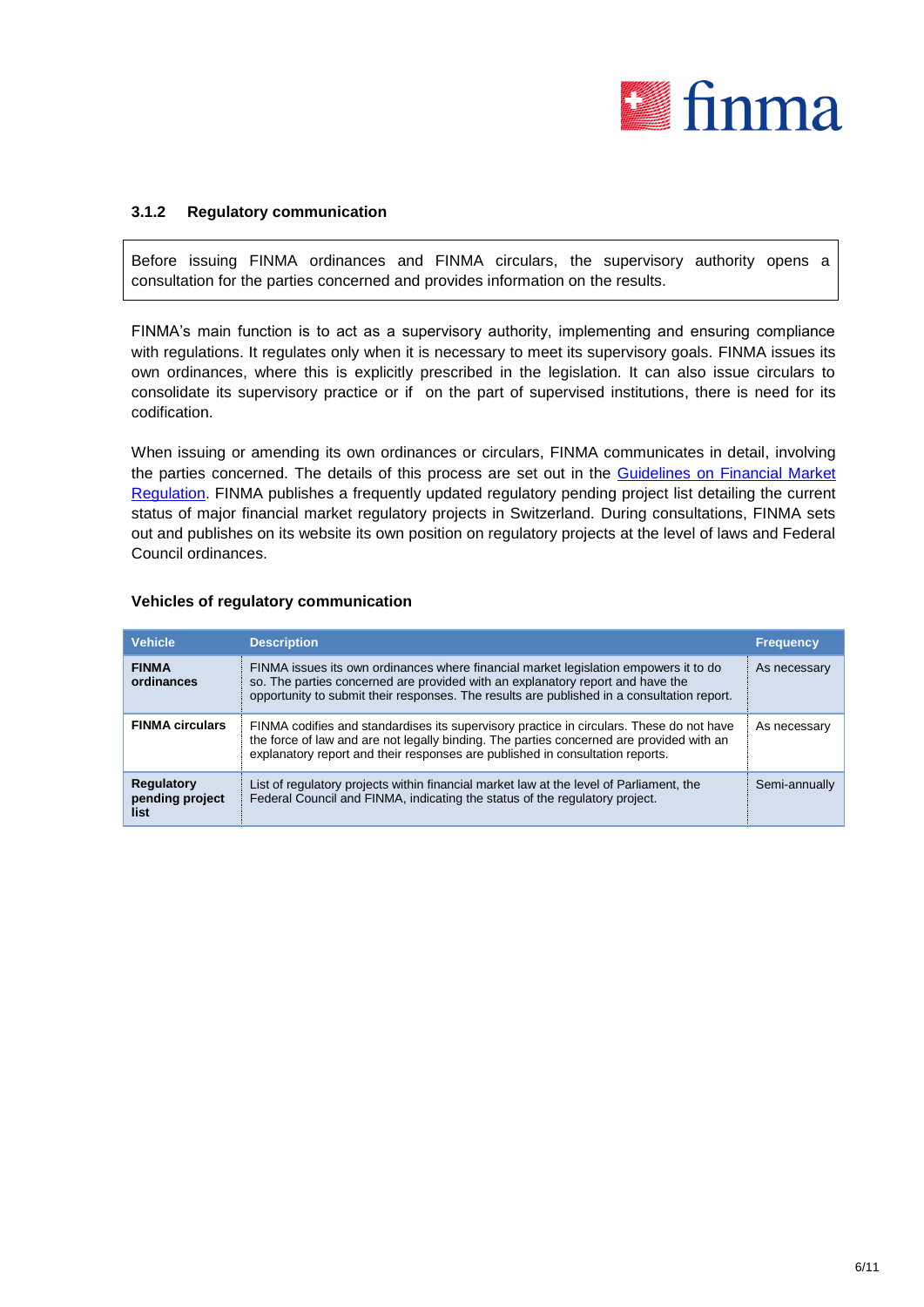

## **3.1.3 Supervisory communication**

FINMA guidance is a supervisory instrument directed at a specific group of licensed institutions in each case. It includes important or urgent information, explanations of issues relevant to the supervised institutions, and/or FINMA risk assessments.

Public communication with supervised institutions takes the form of FINMA guidance. The authority provides them with relevant information on ongoing developments or draws their attention to risks, based on its own observations and experience. The aim is to raise awareness among supervised institutions proactively, thereby supporting them in their efforts to comply with financial market legislation.

Although used at irregular intervals, FINMA guidance is a flexible, rapid, transparent and, where necessary, ad hoc means of providing guidance to supervised institutions. Unlike FINMA ordinances and FINMA circulars, FINMA guidance is designed to prompt action rather than exert a legal effect.

| <b>Vehicle</b>                           | <b>Description</b>                                                                                                                                         | <b>Frequency</b>          |
|------------------------------------------|------------------------------------------------------------------------------------------------------------------------------------------------------------|---------------------------|
| <b>FINMA</b><br>quidance                 | Guidance sent to specific groups of supervised institutions setting out FINMA's<br>interpretation of financial market law or pointing out potential risks. | As necessary              |
| <b>FAQs on</b><br>supervisory<br>matters | Responses to frequently asked questions on supervisory matters aimed at providing<br>quidance to supervised institutions.                                  | At irregular<br>intervals |
| <b>Guidelines</b>                        | Guidance for supervised institutions on licensing and reporting matters.                                                                                   | At irregular<br>intervals |

#### **Vehicles of supervisory communication**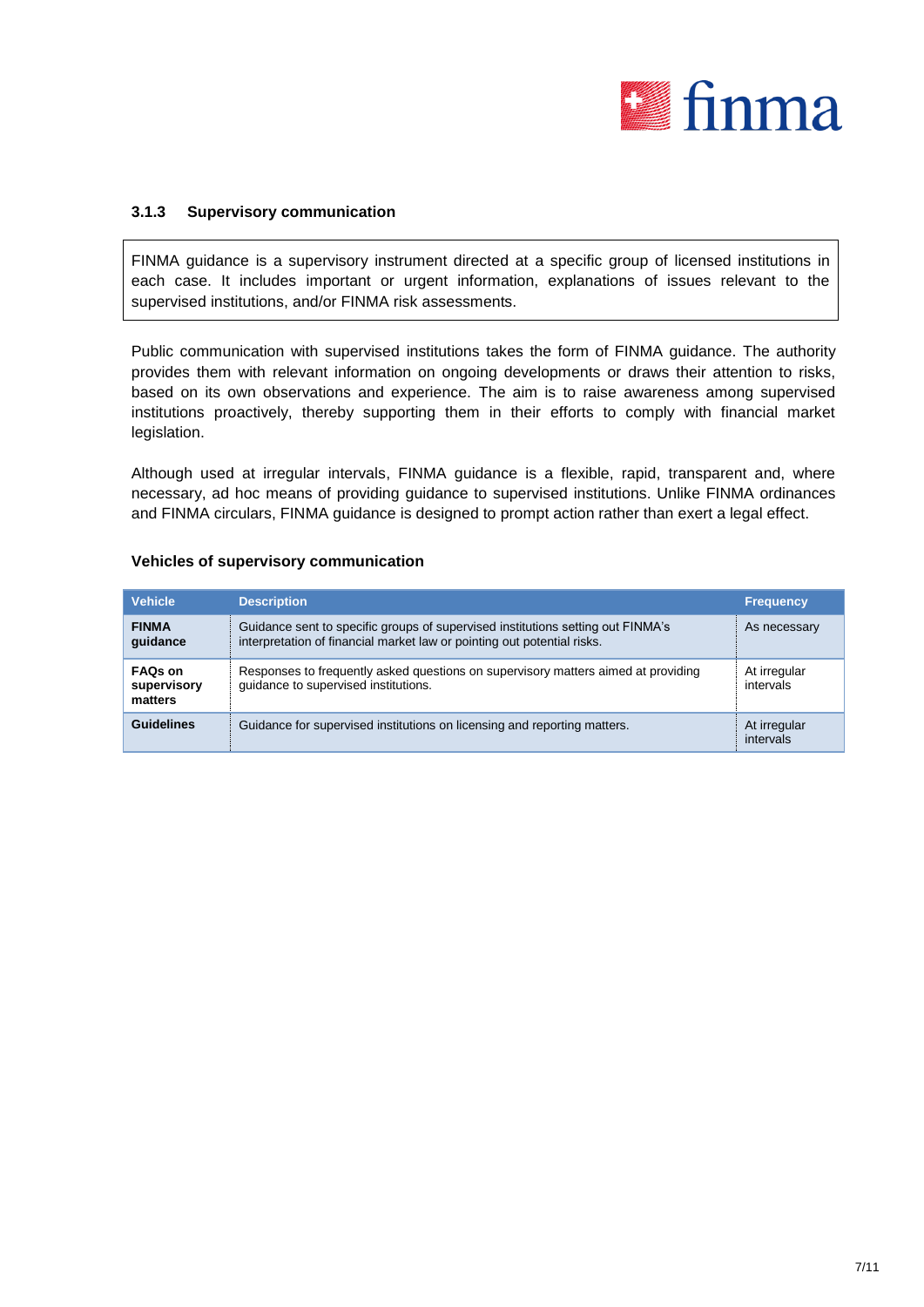

## 3.2 Communication on individual companies and persons

A distinction is made between communication on general supervisory matters and communication on individual cases. The legislature requires FINMA to exercise restraint in its communication on individual supervisory actions and proceedings. Supervised institutions, their internal auditors and audit firms, as well as individuals and companies holding qualified or significant participations, are required to provide FINMA with all the information and documentation it needs to carry out its duties. For its part, FINMA is bound by official secrecy, especially where protection of the business and professional secrecy of supervised institutions and the personal rights of the individuals involved is concerned.

FINMA is not permitted to report publicly on individual proceedings unless, from a supervisory viewpoint, there is a particular need to do so (Article 22 FINMASA). The law stipulates three reasons for communication of this kind: first, the protection of market participants or supervised institutions; second, correcting false or misleading information; and third, safeguarding the reputation of Switzerland's financial centre. In the sections below, FINMA sets out its interpretation of those legal provisions.

## **3.2.1 Communication on licensing and supervision**

## **a) Licensing**

FINMA publishes the names and licensing status of all supervised institutions on its website. FINMA does not provide information about licensing processes currently in progress.

FINMA publishes a negative list of companies that may be engaging in business activities without holding the requisite licence.

As regards licensing, FINMA oversees the entry and exit of participants in licensed financial markets. The focus is on publishing and continually updating the list of all licensed companies. In most cases, the supervised institutions provide notification of supervision by FINMA. FINMA communicates actively when it is necessary to warn or protect creditors, investors or policyholders.

## **b) Ongoing supervision**

As a rule, FINMA does not provide information on ongoing supervisory activities. Only in exceptional cases where there is a particular public interest is information provided.

Supervision of licensed institutions (such as banks, insurance companies, fund management companies, asset managers, etc.) mostly takes the form of direct dialogue between FINMA and those companies. This supervisory dialogue includes a large amount of confidential and market-relevant information that is not normally intended for publication.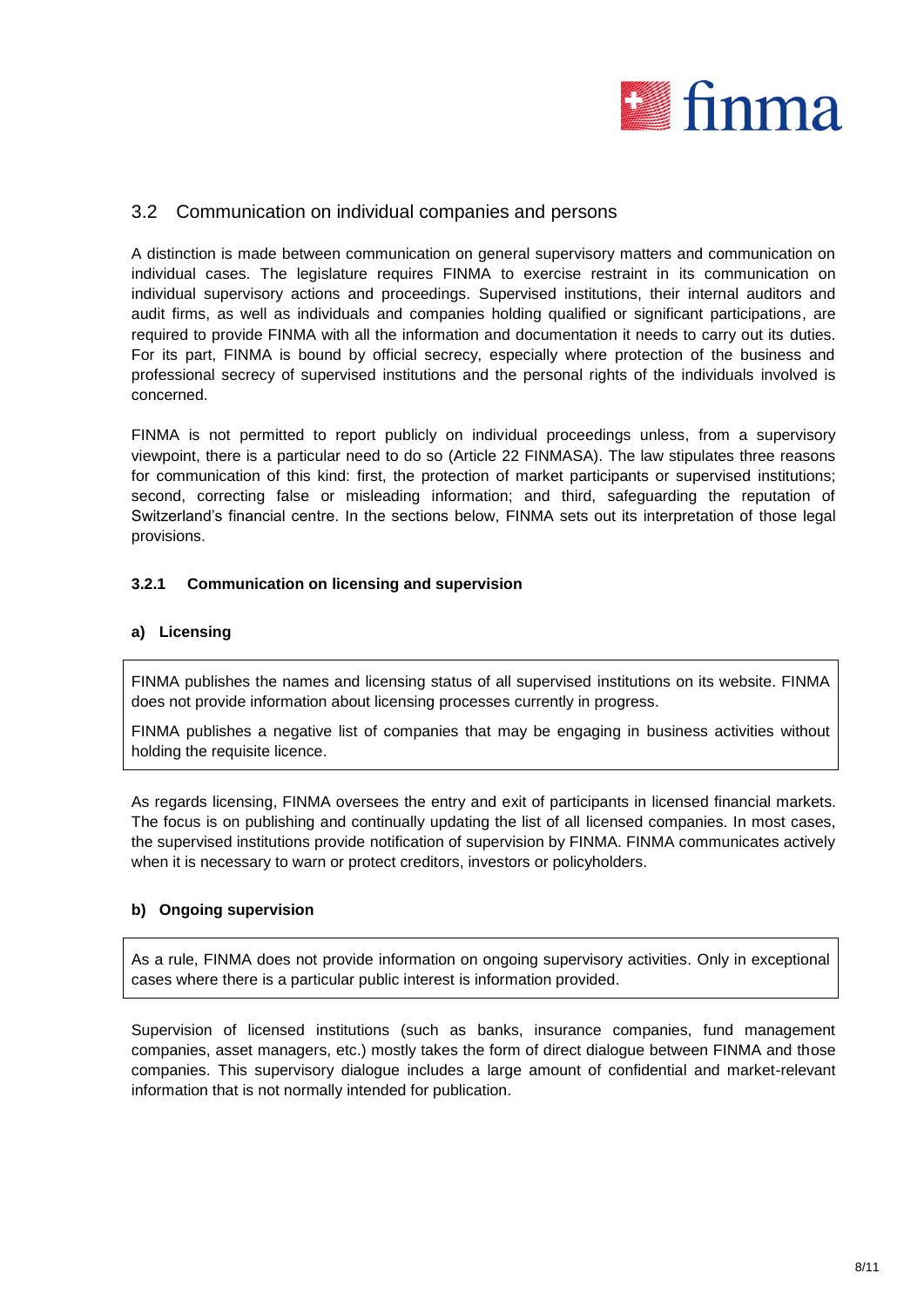

## **3.2.2 Communication on enforcement proceedings**

Where enforcement proceedings are conducted against individual companies or persons, the scope of FINMA communication has been narrowly circumscribed by the legislature. Article 22 para. 2 FINMASA requires restraint in order to protect the business and professional secrecy of supervised institutions, as well as the personal rights of individuals. This automatically precludes continuous and systematic communication on all FINMA enforcement proceedings.

### **c) Principle**

As a rule, FINMA does not communicate on individual enforcement proceedings. Exceptions to this principle are made in cases where there is a particular supervisory interest in doing so.

In selected cases, FINMA may publish information on individual enforcement proceedings. FINMA always provides information when investors, creditors or other market participants require swift protection, or when misleading information that could damage investors or supervised institutions needs to be corrected. FINMA reserves the right to communicate on enforcement proceedings when there is a particular need to do so from a supervisory viewpoint.

#### **d) Breaches of market conduct rules**

FINMA provides information when it declares in a decision that a market participant has committed a serious breach of market conduct rules (disclosure obligations, insider trading, etc.).

FINMA is responsible for ensuring that all companies listed on an exchange in Switzerland comply with the market conduct rules. Its responsibility thus extends beyond the financial market. If FINMA declares in a decision that a market participant has engaged in misconduct, it communicates without delay in order to create transparency for the market as a whole and to prevent or swiftly correct market distortions. This measure should also exert a preventive effect.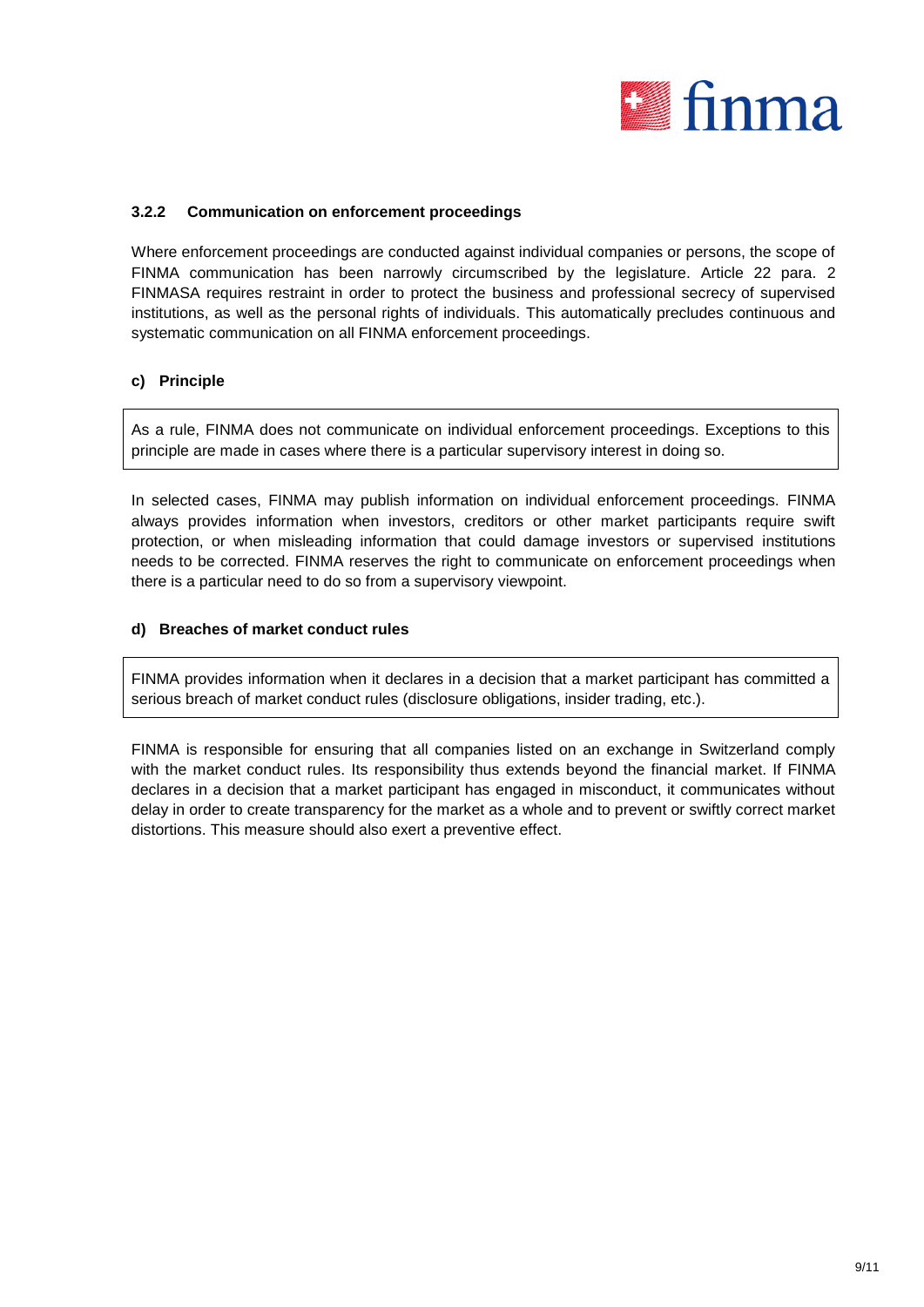

### **e) Insolvency measures and liquidations**

FINMA always provides information when it orders resolution proceedings or (bankruptcy) liquidation to be carried out.

If a supervised company is experiencing financial difficulties, FINMA orders protective measures, providing information if this is deemed necessary to enforce those measures, or to protect third parties.

If a supervised company finds itself in financial difficulties, FINMA is responsible for taking the necessary insolvency measures. Depending on the situation, FINMA can initiate and carry out resolution and bankruptcy proceedings or other protective insolvency measures tailored to the specific situation. In the event of serious breaches of supervisory law, FINMA can order the dissolution of the company and hence its compulsory liquidation.

In all such cases, FINMA's core task is to protect the creditors of the companies concerned. FINMA provides information immediately after the necessary measures have been ordered, provided this is in the interest of the creditors. Such an interest is generally deemed to apply when resolution proceedings are opened, or liquidations or bankruptcies are ordered.

### **f) Form of communication**

As a rule, FINMA provides information about enforcement proceedings in the form of a press release or FINMA report.

FINMA does not casually provide information about ongoing or concluded enforcement proceedings. It normally does so only where there is a particular public interest, for example the protection of investors, creditors or policyholders against loss or damage. In such cases, prompt public communication is indispensable, and the best way of achieving this is through a press release.

In the event of a serious breach of supervisory law, FINMA publishes its final decision, including the names of persons or companies where necessary, if this has been stipulated in the decision.

Article 34 FINMASA allows FINMA to publish the names of the companies or persons involved in serious breaches of supervisory law. FINMA makes use of this option primarily in relation to individuals conducting unlicensed activities in the financial market, in order to achieve an admonitory or deterrent effect, or to warn potential clients and investors. Cases of this type may only be publicised once the underlying decision has legal force and it stipulates their publication.